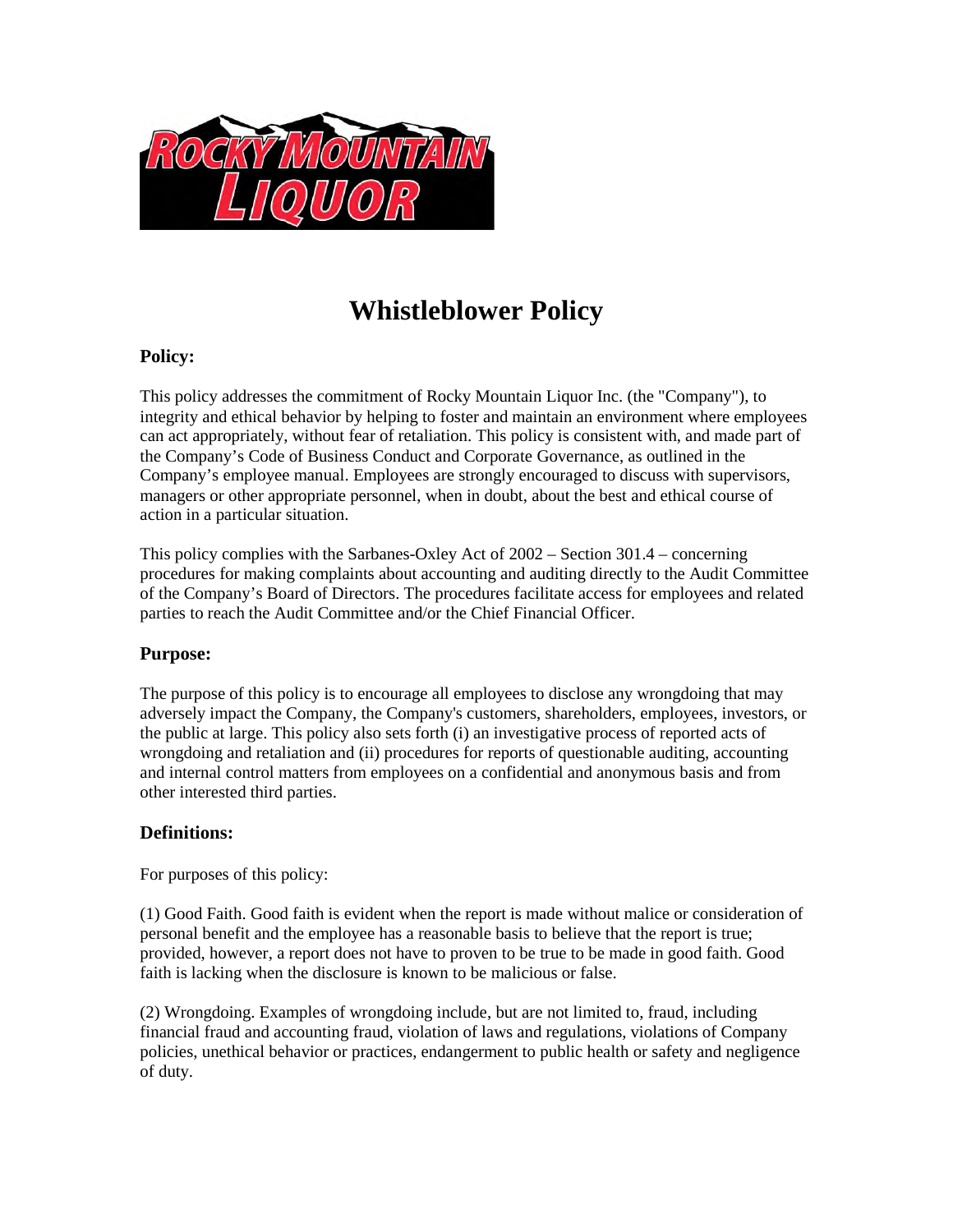(3) Adverse Employment Action. Examples of adverse employment action include, but are not limited to, demotion, suspension, termination, transfer to a lesser position, denial of promotions, denial of benefits, threats, harassment or denial of compensation as a result of the employee's report of wrongdoing, or any manner of discrimination against an employee in the terms and conditions of employment because of any other lawful act done by the employee pursuant to this policy or Section 806 of the Sarbanes-Oxley Act of 2002.

## **Procedures:**

# **A. General Guidance**

This policy presumes that employees will act in good faith and will not make false accusations when reporting of wrongdoing by the Company's employees. An employee who knowingly or recklessly makes statements or disclosures that are not in good faith may be subject to discipline, which may include termination. Employees who report acts of wrongdoing pursuant to this policy can and will continue to be held to the Company's general job performance standards and adherence to the Company's policies and procedures.

# **B. Responsibilities of Audit Committee With Respect to Specified Complaints**

- 1. The Audit Committee shall receive, retain, investigate and act on complaints and concerns of employees regarding questionable accounting, internal accounting controls and auditing matters, including those regarding the circumvention or attempted circumvention of internal accounting controls or that would otherwise constitute a violation of the Company's accounting policies (an "Accounting Allegation").
- 2. At the discretion of the Audit Committee, responsibilities of the Audit Committee created by these procedures may be delegated to any member of the Audit Committee or to a subcommittee of the Audit Committee.

## **C. Procedures for Receiving Accounting Allegations**

- 1. Any Accounting Allegation that is made directly to management, whether openly, confidentially or anonymously, shall be promptly reported to the Chief Financial Officer and/or the Audit Committee.
- 2. Each Accounting Allegation forwarded to the Chief Financial Officer and/or Audit Committee, by management and each Accounting Allegation that is made directly to the Audit Committee, whether openly, confidentially or anonymously, shall be reviewed by the Audit Committee, who may, in their discretion, consult with any member of management or employee whom they believe would have appropriate expertise or information to assist the Audit Committee. The Audit Committee shall determine whether the Audit Committee or management should investigate the Accounting Allegation, taking into account the considerations set forth in Section C below.
	- (a) If the Audit Committee determines that management should investigate the Accounting Allegation, the Audit Committee will notify the General Counsel in writing of that conclusion. Management shall thereafter promptly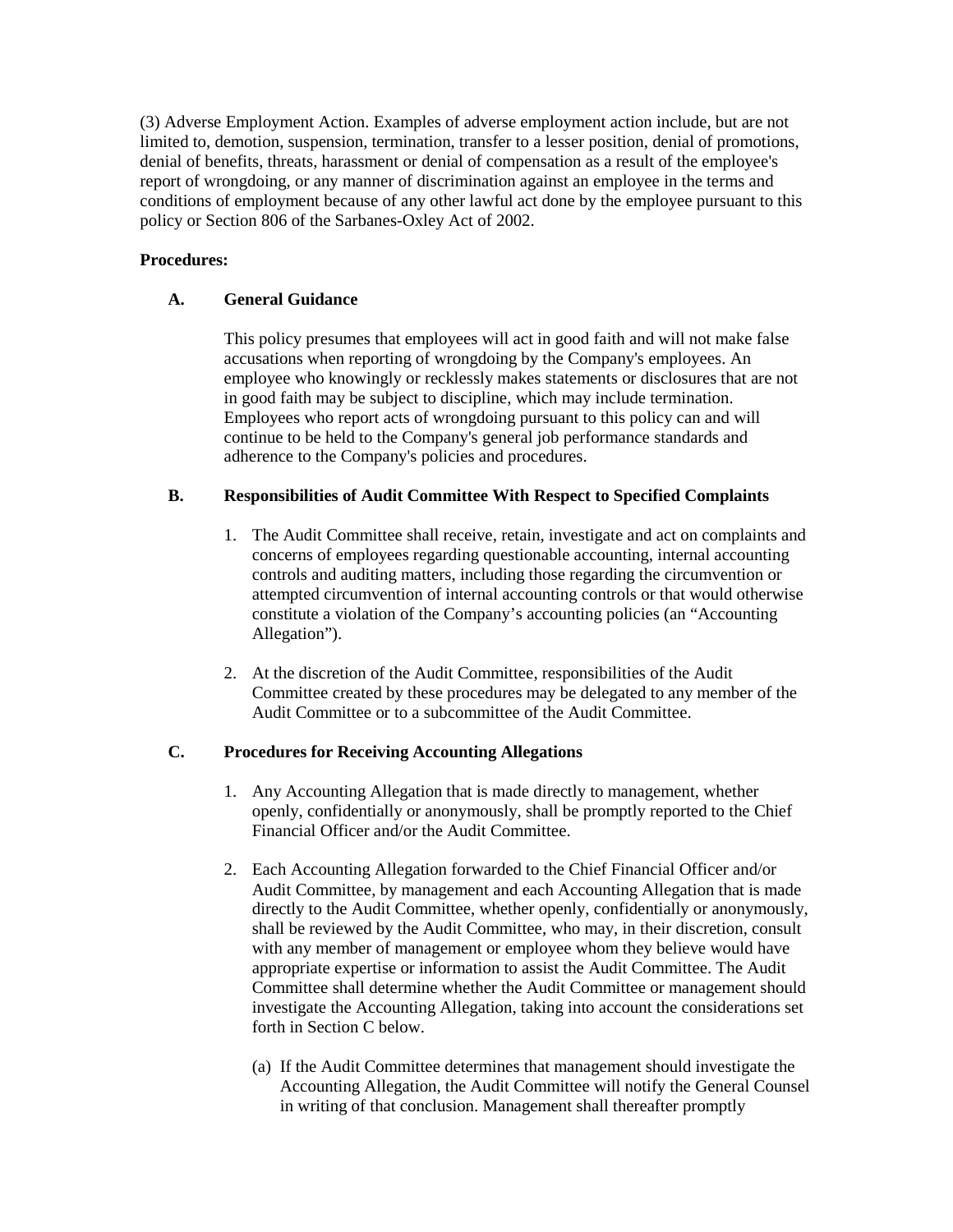investigate the Accounting Allegation and shall report the results of its investigation, in writing, to the Audit Committee. Management shall be free in its discretion to engage outside auditors, counsel or other experts to assist in the investigation and in the analysis of results.

(b) If the Audit Committee determines that it should investigate the Accounting Allegation, the Audit Committee shall promptly determine what professional assistance, if any, it needs in order to conduct the investigation. The Audit Committee shall be free in its discretion to engage outside auditors, counsel or other experts to assist in the investigation and in the analysis of results.

### **D. Considerations Relative to Whether the Audit Committee or Management Should Investigate an Accounting Allegation**

In determining whether management or the Audit Committee should investigate an Accounting Allegation, the Audit Committee shall consider, among any other factors that are appropriate under the circumstances, the following:

- 1. Who is the alleged wrongdoer? If an executive officer, senior financial officer or other high management official is alleged to have engaged in wrongdoing, that factor alone may militate in favor of the Audit Committee conducting the investigation.
- 2. How serious is the alleged wrongdoing? The more serious the alleged wrongdoing, the more appropriate that the Audit Committee should undertake the investigation. If the alleged wrongdoing would constitute a crime involving the integrity of the financial statements of the Company, that factor alone may militate in favor of the Audit Committee conducting the investigation.
- 3. How credible is the allegation of wrongdoing? The more credible the allegation, the more appropriate that the Audit Committee should undertake the investigation. In assessing credibility, the Audit Committee should consider all facts surrounding the allegation, including but not limited to whether similar allegations have been made in the press or by analysts.

#### **E. Protection of Whistleblowers**

Except as otherwise provided above with respect to confidential and anonymous submissions by employees of concerns regarding questionable accounting, auditing or internal control matters, to the extent practicable, the identity of any employee who makes reports pursuant to this policy shall not be revealed to persons in the employee's department, division or work location. The Company will make good faith efforts to protect the confidentiality of employees making reports; provided, however, the Company or its employees and agents shall be permitted to reveal the reporting employee's identity and confidential information to the extent necessary to permit a thorough and effective investigation, or required by law or court proceedings. In addition, the Company will not tolerate any effort made by any other person or group, to ascertain the identity of any person who makes a good faith Accounting Allegation anonymously.